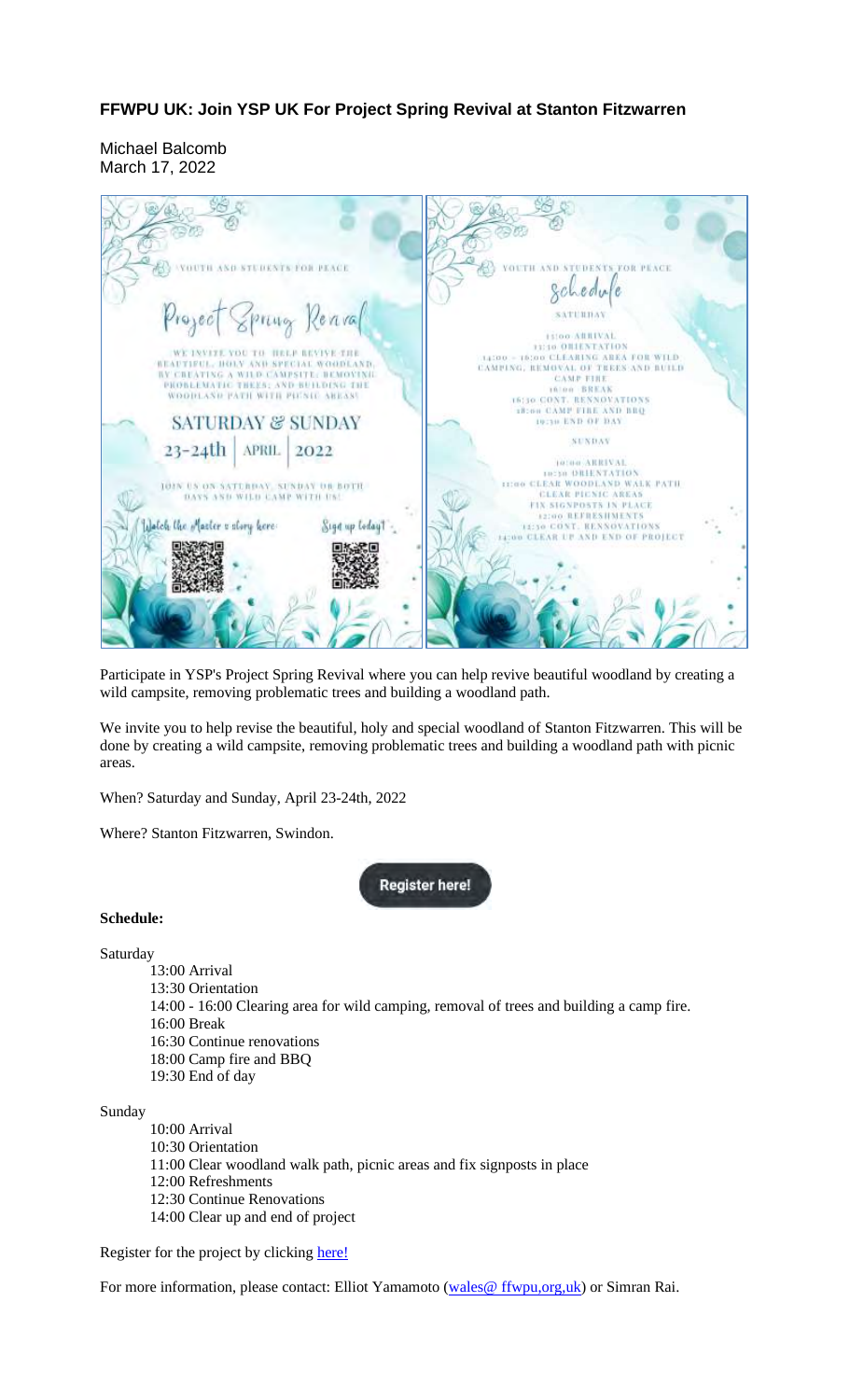

## YSP UK Project Spring Revival

Event Address: Mill Lane, Stanton Fitzwarren, Swindon SN6 7SA Contact: Elliot Yamamoto (07568331505 wales@ffwpu.org.uk) or Simran Rai (07434630618)

 $\mathscr{D}$ 

\* Required

 $\odot$ 

What are the names of those participating? \*

Your answer

Which parts of the event do you plan on attending? \*

Both days (wild camping)

- Both days (not staying the night)
- Saturday only
- Sunday only

If you selected 'wild camping', will you need support with any equipment? E.g Do you have access to a tent?

Your answer

Will you need help with transportation? \*

◯ Yes

O No